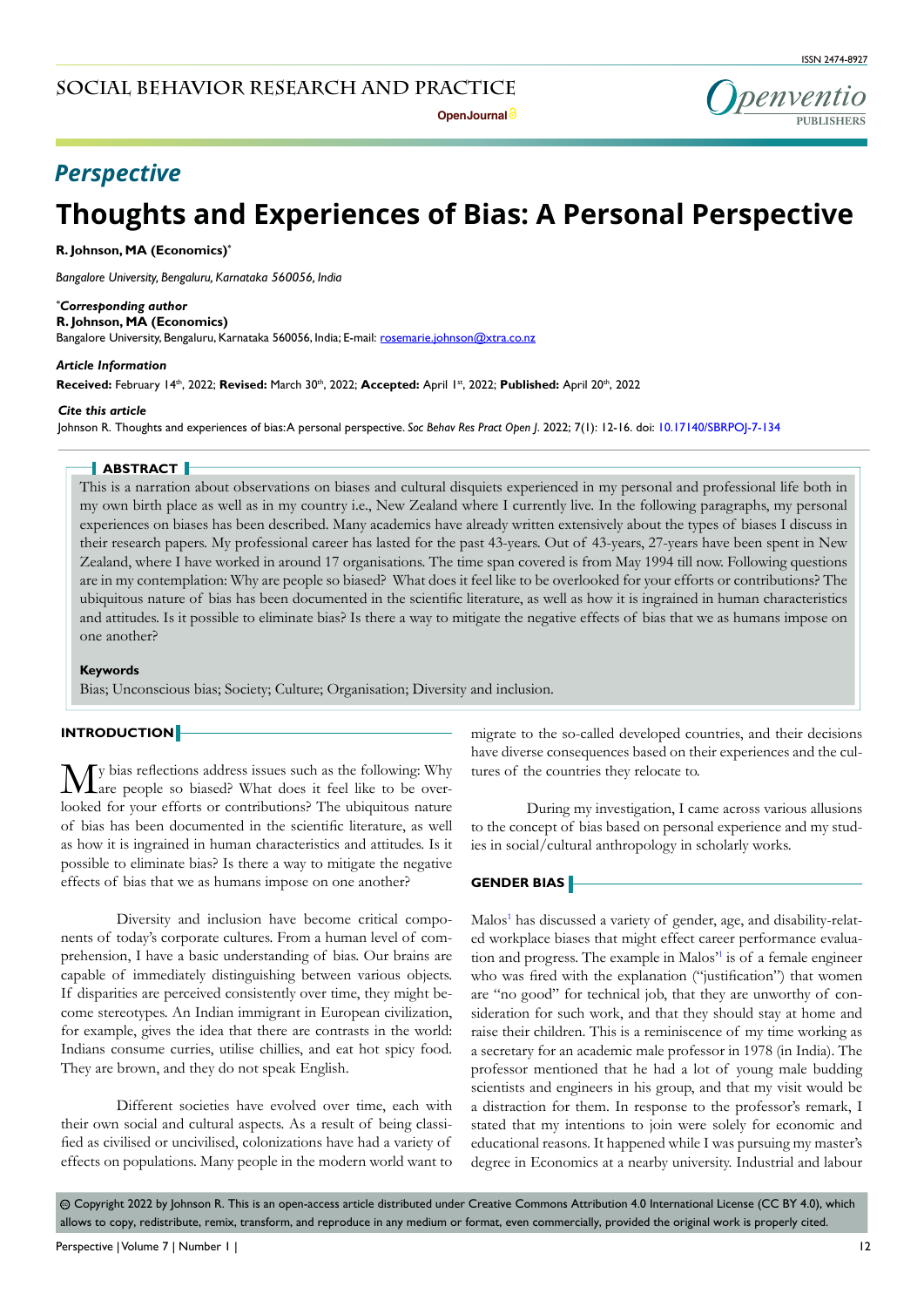#### *Soc Behav Res Pract Open J*. 2022; 7(1): 12-16. doi: [10.17140/SBRPOJ-7-134](http://dx.doi.org/10.17140/SBRPOJ-7-134)



economics were my main areas of study. This was repeated to that professor: the aims were not to find a male companion as a means of finding work!

Many communities still have long-held stereotypes about women working as office assistants, teachers, midwives, and nannies, to name a few. Women have always been a liability and potential cause of disasters because the power of creation is dominat-ed by men. Biases, according to Malos,<sup>[1](#page-4-0)</sup> are linked to stereotypes that are perpetuated by unconscious biases. Women are becoming increasingly conscious of how bigotry towards women obstructs their work possibilities and success in their careers.

In New Zealand, however, I have found that women and men are treated equally well. Women make up much over 60% of the workforce in my place of employment, where I have worked since 2006. There are more women in the upper tier positions. However, it is unfortunate to mention that women in such high positions may be just as biassed as men when it comes to how they treat their female employees. Working under a woman was a dreadful nightmare in my own experience. I have often wondered what causes such conduct. Are they attempting to demonstrate that they are on par with men?

# **ACCENTS AND LANGUAGE BIAS**

My experiences and observed bias based on accents and how one uses language in the last 28-years of experience in 17 different settings and organizations, ranging from small-farm work to cleaning jobs, manufacturing, clerical work in a financial institution, and administration in a local and central governments. Bias is present at every level in large organizations due to ethnic composition and power differentials. Employees who appear quiet, do not talk to everyone and keep a low profile tend to be favored. But, employees who speak up face huge hurdles and are viewed as if they are not putting enough effort to think, and speak off their head. This was one of the major issues that encountered at job interviews and in general group discussions. One must say that my grade was A-pluses for the oral presentations in the academic work. My abilities were very good at grasping questions and responding appropriately at interviews and group discussions. However, in my work environment, I never received any sort of acknowledgment or credit for my contributions and was often ridiculed for being overconfident and "too much".

Moreover, the experienced employees observed that new immigrants face insults for their accents and less-than-perfect English language skills. Because of their foreign accents and imperfect English, they tend not be recognised and valued. Employers show strong favouritism towards native speakers. Because of this bias immigrants fear losing good jobs, knowing that they may end up with less than favorable references, which makes it hard to get new jobs.

The typical Kiwi female bosses that I met at several jobs have often refused to accept suggestions and recommendations for improvement from their employees with foreign accents. Their prejudices against Indians and Asians are quite extreme. They would go to great lengths to favor and train other nationalities from neighbouring Pacific countries. Their intentions and actions are obvious and skewed. Too many times my situation have seen such biases and preferences impact many of my fellow immigrant friends who were Asians, East Europeans, and South Africans. I have noticed that New Zealand-born, and second or third-genera-tion European women show much more pronounced prejudices.<sup>[2](#page-4-1)</sup>

After nearly six-months of hard work applying for various jobs, the realisation of the truth about not getting good reference came to be known to me through an employment consultant that one of my supervisors refused to provide references whom was my referee. In a different case, a bad reference from a bank manager resulted in me being rejected for all of my applications. An employment agency later informed me that the reference was insufficient for them to consider my application. These rejections were all from European-descent women who were third or fourth generation. The supervisors' preferences and likes and dislikes can have a significant in impact on how and whom they hire for various positions. Such prejudices have influenced many of my friends and acquaintances. I must say that in my own experience, I have had only a few female bosses who were easy to work with and get along, who were respectful of what and how I could contribute. Such bosses are few and far between compared to New Zealand born European male and female supervisors and employers.

Immigrant employees who tend to be shy and quiet are truly smart and have good relationships with their supervisors and the management. Strong, outspoken and outgoing people tend to be disliked and viewed as "too much", "self-boasting", "show off" and so on. Soft skills that lead to successful employment and positive relationships with bosses for immigrant workers are not described anywhere and are not indicated in the skill requirements for any particular position. How can these soft skills be displayed when they are not described in expectations and job descriptions?

The central underlying systemic bias in organizations and work environment that is reinforced and seems to be maintained emanates from the exressions, "*It is not what you know, but whom you know*". How can one develop skills that lead to a positive network to sustain robust and mutually productive relationships and work environments? For immigrants, does it mean that one just should not become an open book to stay out of trouble with ones boss and employer?

# **IMMIGRANTS SETTLE IN**

It is common knowledge that once immigrants arrive in developed or Westernized countries, they will seek out people from their home country. New Zealand's South Auckland, for example, has a sizable ethnic population. Before moving to a new country, they find out where more of their country's people live so they can move there to be close to them. In some cases, it may not occur because the new migrant's job is in a remote, rural, or distant town or village far from major cities and their ethnic communities.

Europeans living in areas with a higher influx of immigrants, primarily from third or developing countries, relocate to more rural areas driven by the desire to be closer to their own kind.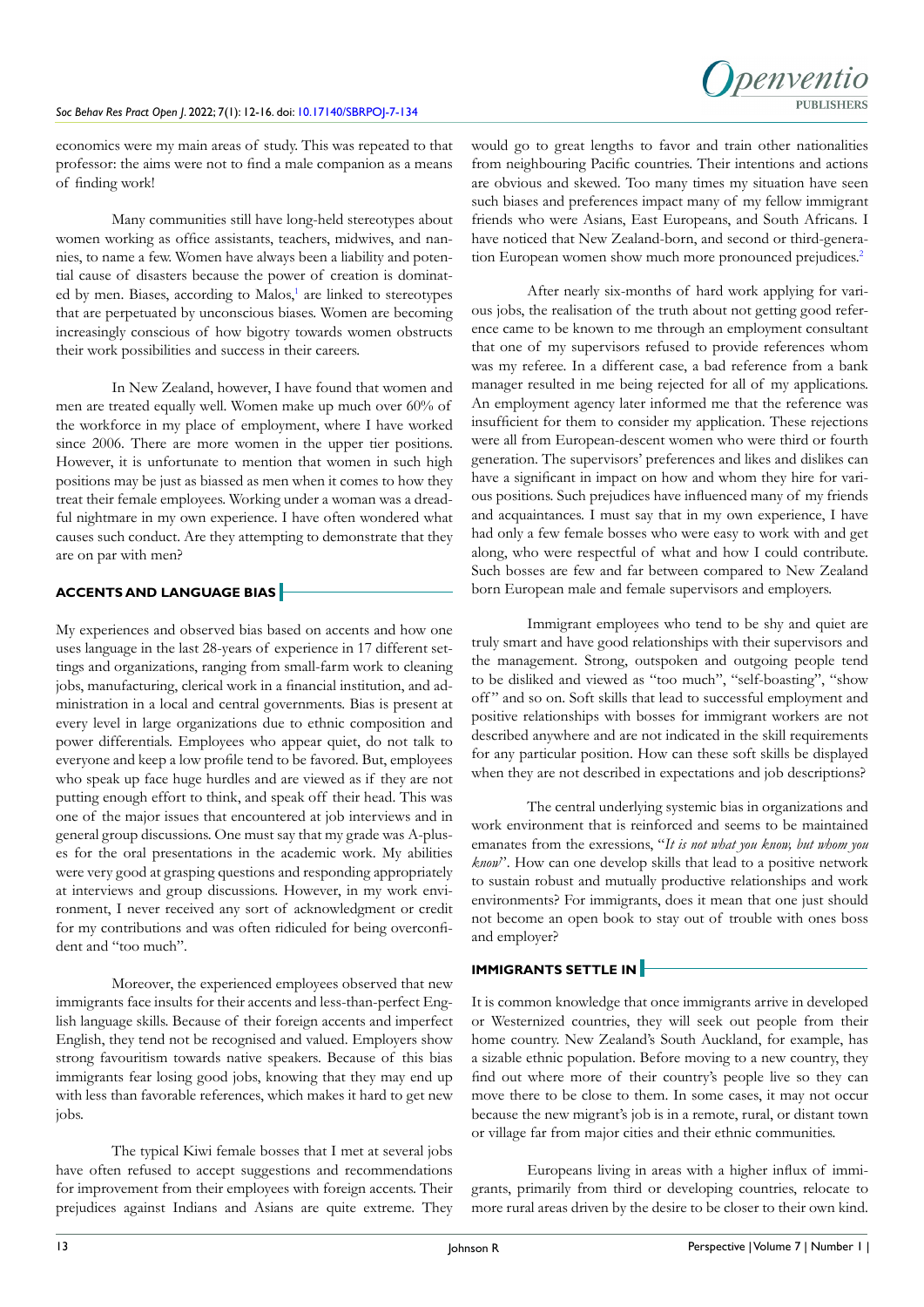

South Auckland, Manurewa, Takanini, and Papakura are just a few of the areas where a new immigrant population is gradually replacing New Zealand Europeans.

One consequence of immigrant influx that I have noticed is a shift in Christian worship and celebration. The colonising Europeans brought Christianity with them to New Zealand, which encouraged many ethnic groups other than Europeans to follow them for religious purposes. New immigrants consider the English-language services unsettling and not comforting once they start establishing themselves in their communities. Their cultural practices are gradually infiltrating into the New Zealand English sevices and congregational gatherings. The worship sevices are intended to provide comfort and community to the participant. Cultural and social practices familiar to the ethnic groups can add to the positive impact services have on the congregattion. Gradually, churches are transforming to be more inclusive of the cultures of their congregations.

Migrants can adapt to Europeanised culture in clothing for work and speak English with their coworkers, and as they go shopping outside their communities. They revert to their native languages once they return home or participate in their community events and celebrations. Shoppers more often than not tend to patronize ethnic community stores, which belong to their compatriots, to have access to the goods and services familiar to them, and the opportunity to use their native language in their shopping transactions.

# **INGRAINED CULTURAL BIAS IS PERVASIVE**

People migrate more often than not for economic reasons rather than motivated by political events, conflicts and unrest. People also migrate for, educational and occupational opportunities that eventually lead to better economic conditions for them. Migration tends to happen because people may be unable to sustain a simple, secure, satisfying and harmonious life in their own countries. Many people migrate from developing Asian or African countries to other parts of the world for many reasons including inability to meet their economic needs, to gain basic education and obtain well-paying employment. Migrations also happens because of turmoil, unrest and conflict that leads to refugees who flee their countries to avoid being killed and hurt, and to find more secure places to live.

The western developed society's attraction is for the promise of a smooth, free, and prosperous life, that is unbound by bribes and corrupt practices. The developed societies are expected to provide a semblance of respect for human rights that gives hope for a happy and secure lifestyle. In spite of all the good promises of a good life, the ingrained biases, discrimination, and cultural discomforts affect many immigrants, often resulting in certain types of mental illnesses such as depression, anxiety and insecurity.<sup>3</sup>

According to McCormick,<sup>[4](#page-4-3)</sup> unconscious bias is found in every society, and it can be targetted at many attributes, such as skin colour, gender, age, height, weight, marital and parental status, physical and mental disabilities, or other attributes such as foreign

accents, socioeconomic status and so many others. Coming from a society like India, I have experienced and observed many of these unconscious biases in action. As a general definition of unconscious bias one can say that it is a social stereotype that involves a pre-reflective attribution that are less than positive in nature addressed towards members of outgroups or individuals with certain perceived characteristics. Such biases develop by virtue of one's social environment and are held pesistently. Immigrants quickly find out that uncounscious bias is present in their newly adopted country.

Immigrants bring their native culture into the Westernized country they settle in. New immigrants like to get their cultural values included, respected, or treated as part of their new societal values and environment. However, this may not be an easy process. For example, the traditional practice of arranged marriages among the immigrant population appears as an inflexible and freedom constraining practice to the settled Europeans. It should be noted that the practice of arranged marriages is present among many of the more than 200 ethnic groups in New Zealand. Regardless of where they have migrated or moved to, the migrant people feel proud to follow their traditions and values, giving them feelings of comfort and familiarity. The intermingling of the cultural practices takes time and much effort on the part of both parties, often involving distress at the individual and the group level.

Rudman[5](#page-4-4) in his paper "*Social Justice in our Minds, Homes, and Society*" writes about the social environment of American society when he was a child focusing on prejudice in American society and the discriminatory treatment of African Americans that goes far beyond unconscious bias manifested in behaviour and action. In the last two years, the "*Black Lives Matter*" movement has become the latest media portrayal of American society that depicts the struggle to right what has been wronged. Rudman<sup>[5](#page-4-4)</sup> underscores the notion that prejudice and discrimination are on-going issues in society, with implicit biases prevalent directed at race, age, religion, physical appearance, and socio-economic class.

Rudman[5](#page-4-4) writes about his childhood experiences as a privileged white and superior-ranked family. His childhood experience allowed him to pursue and later publish many scholarly writings on social justice. In 1959, Martin Luther King visited India to understand how Mahatma Gandhi could have managed the rigid caste system and his fight for freedom, which he called "Harijans", American society does not brand the differences between the dominant and subordinate groups as a caste system, rather as distinction between superior and inferior races and social classes.

In organization power differences exist and are ridden with biases. When people join a workplace, some are very clever at knowing the power and authority structure and the way to navigate the system successfully. My daughter told me that in my career my failure is due to not developing a network of influential people. It was not the network that helped me back in India, but my talent and self-motivation that made my university lecturers and principles help me get a higher education, and provided me with financial assistance. My relationships with all of my classmates, Harijans and Dalits regardless of their belonging to any particular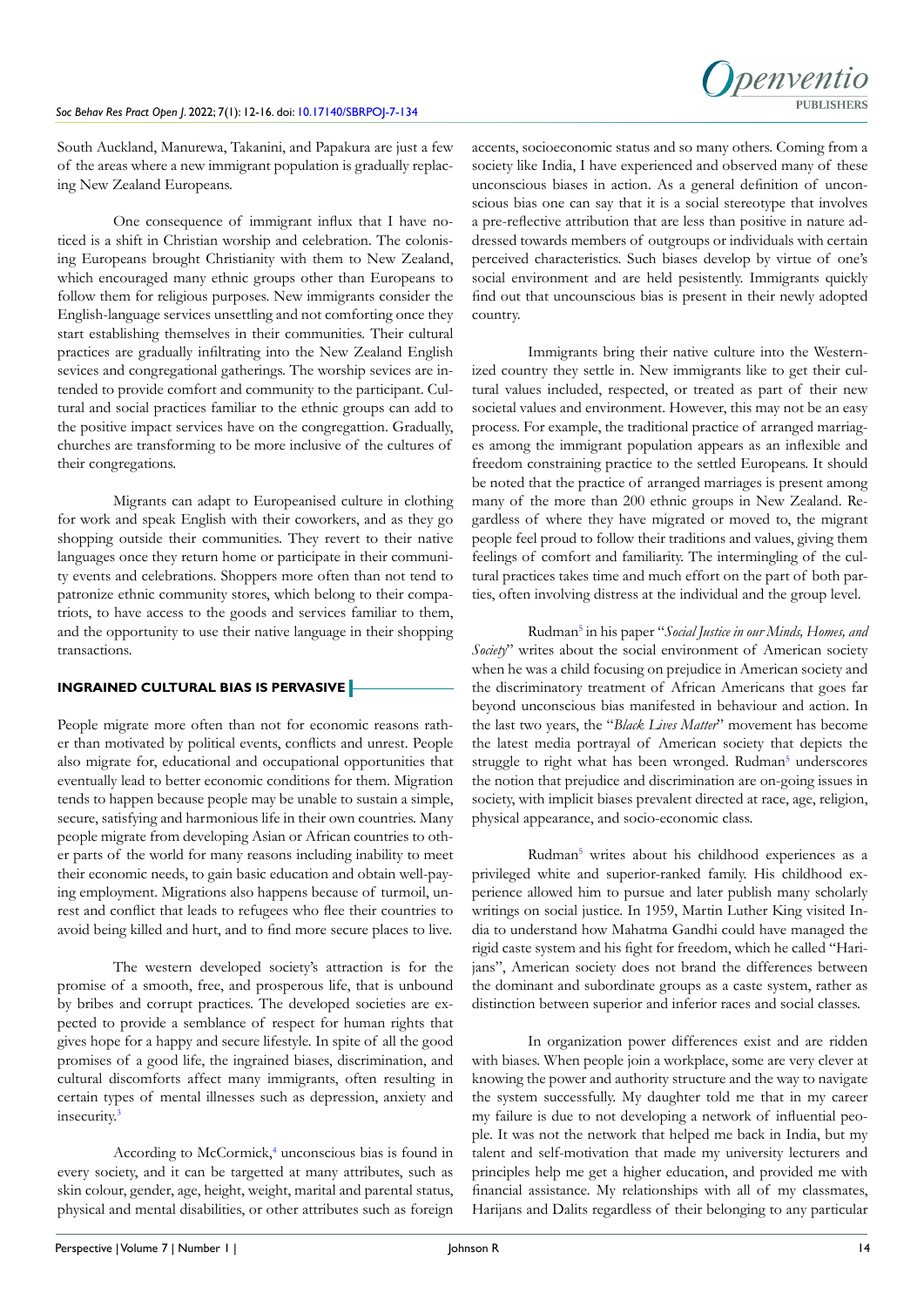#### *Soc Behav Res Pract Open J*. 2022; 7(1): 12-16. doi: [10.17140/SBRPOJ-7-134](http://dx.doi.org/10.17140/SBRPOJ-7-134)



caste community was unbiased. Not hesitated to marry someone from one of these communities or to develop long-term friendships with them within the school environment or the worksettings where my employment was. My experiences in New Zealand were mostly in government organizations that were colored by implicit and explicit bias among those who held power and authority, and developing productive networks was not easy. My career was less than completely successful perhaps because of the power held by those who decide whom they want to recognise and promote.

According to McCormick's<sup>[4](#page-4-3)</sup> research unconscious bias may be targetted against someone's name. Before 2000, it was difficult to find a job with my Indian name in New Zealand. The response to my job applications increased when I changed my name to European Christian. However, when my application was unable get through for a permanent position because of the exposure of my true physical self once they met me at the interview or heard my voice with the Indian accent.

From my experiences and observations that what can be evidenced in local governments and banking institutions is that they do not offer better job opportunities than educational institutions. Preference are given to island nationals over mainstream immigrants due to their "higher" qualifications and "exemplary" talents. New Zealanders have the expression, "*tall poppy syndrome*". It is sometimes meant as a joke, but has a deeper meaning saying that the person referred to is a nuisance or that they present themselves as an all-knowing smart immigrant. This makes it hard for management to recognise the talents and achievements of their current employees, especially if they are immigrants. Being modest about one's achievements is one thing but being ignored and disrespected for being outspoken about one's accomplishments is another.

McCormick's<sup>4</sup> work shows that bias is embedded in the brain and that unconscious bias is part and parcel of it. Rankings, classifications, and inter-group experiences lead to biases. Growing up in a strict, caste-oriented, and religious society like India it was difficult for me to see people without bias. Anyone who eats meat is considered lower, and those who eat even garlic and onions are also considered lower in the society, where my childhood life spent. The environment has helpd me recognize that in the organisations for which my work was, had bias well-rooted and tend to be systemically ingrained.

Immigrants can not easily remove their own biases or the biases they encounter in their new adopted countries and societies because they are formed at a young age in their native countries. In any organization cleaning people and property maintenance people will be part of the organization. New immigrant may think that being friendly with such lower grade employees in an organization is not beneficial. They also believe that they are smarter, and should and want to get close to management where the power resides.

It is amazing to not that systemic bias may be present within human-made computer software because they are developed by humans who have biases.<sup>6</sup> Write about how the computerised airline reservation system is biased. The authors talk about the biases of preference for specific airlines and the number of bookings that go to specific airlines. They further talk about discrimination against individuals or groups of individuals that is embeded in the computer system. Random errors, of course, do occur in a computing system. However, one should be aware that if humans are deliberately programming and implementing systems with their specified codes to give preferential advantages to individuals or groups, the computer will reflect those biases.

My observations were that those who do not mix with everyone, as well as those who are less friendly and harder to approach, are the people who seem to achieve the most. This may be a form of unconscious bias. It is ironic to see how being distant and not easily approachable leads to being more successful and results in being recognised in an organizational setting. . Such unconscious bias in the workplace should be recognized and discouraged as part of training for employees. All human beings regardless of where they come from or where they grow up develop biases that are naturally formed in due course. Perhaps recognizing this may be a good start to diminish the impact of bias.

Humans are different and come from different societies with different biases that form the bases of and influence ethical behavior and values. Training in this respect for top-level management as well as employees at all levels should be required if an organization is to function within ethical bounds, aware of the impact of unconscious bias. The whole organization is likely to benefit from the top-to-bottom trickle. Humans are biased, and it's not an easily erasable trait. It is important that we focus on understanding how much of injustice has been overcome and how much unfairness has been avoided as human civilization has progressed. We should work on eliminating bias to benefit both the general social structures civilization has created and specific organization, where people work. The training for unbiased practice needs to be for the top and the bottom tiers of all organizations and levels of society.

# **CONCLUSION**

Over all what observed were that as society around the world is transforming into multi-ethnic communities and national entities, it is accompanied by more social risks and cultural fears. Migration and exchange of populations across border is growing. This creates uncertainty, fear, and suspcion of strangers as people from different places interact and intermingle. In the current context of growing ethnic complexity along with the pandemic situation tensions between groups of different ethnic and national background is exarcerbated. How can immigrant in the long run and in the newly forming more complex societies could cope with such fears, suspicions, and perceived personal risks? Furedi<sup>7</sup> has discussed the risks involved in the emerging cultures around the world related to fear of "stangers" in his book *Culture of Fear Revisited.* This condition of fear of the "other" in today's multi-ethnic communities across increasingly artificial borders points to the urgent need to promote the development of trust and confidence in "others" as the world becomes smaller and interdepedent by the end of the day. Rules and regulations are never sufficient, and relying on public feelings of togetherness and compassion will be inadequate. In